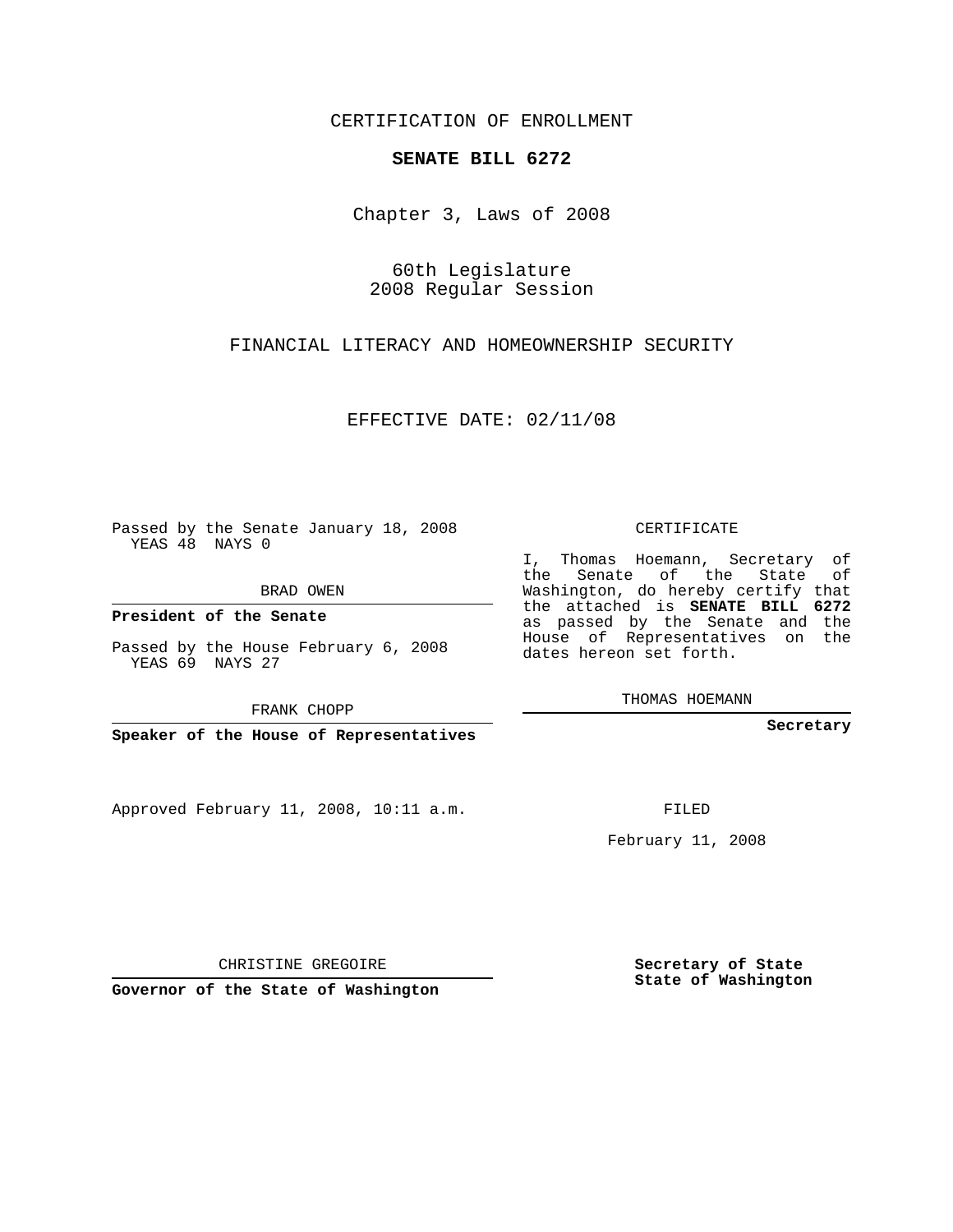## **SENATE BILL 6272** \_\_\_\_\_\_\_\_\_\_\_\_\_\_\_\_\_\_\_\_\_\_\_\_\_\_\_\_\_\_\_\_\_\_\_\_\_\_\_\_\_\_\_\_\_

\_\_\_\_\_\_\_\_\_\_\_\_\_\_\_\_\_\_\_\_\_\_\_\_\_\_\_\_\_\_\_\_\_\_\_\_\_\_\_\_\_\_\_\_\_

Passed Legislature - 2008 Regular Session

## **State of Washington 60th Legislature 2008 Regular Session**

**By** Berkey, Hobbs, Fairley, Keiser, Kilmer, McDermott, Kauffman, Kohl-Welles, Murray, Shin, Regala, Kline, Spanel, Rasmussen, and Franklin

Read first time 01/14/08. Referred to Committee on Financial Institutions & Insurance.

 AN ACT Relating to expanding financial literacy through education and counseling to promote greater homeownership security; adding new sections to chapter 43.320 RCW; making appropriations; and declaring an emergency.

BE IT ENACTED BY THE LEGISLATURE OF THE STATE OF WASHINGTON:

 NEW SECTION. **Sec. 1.** A new section is added to chapter 43.320 RCW to read as follows:

 The director of financial institutions or the director's designee shall:

 (1) Disseminate information to the public concerning the laws regulating financial institutions of this state; and

 (2) Provide assistance to members of the public in obtaining information about financial products.

 NEW SECTION. **Sec. 2.** A new section is added to chapter 43.320 RCW to read as follows:

 The director of financial institutions or the director's designee may establish, administer, and implement financial literacy and education programs, including but not limited to: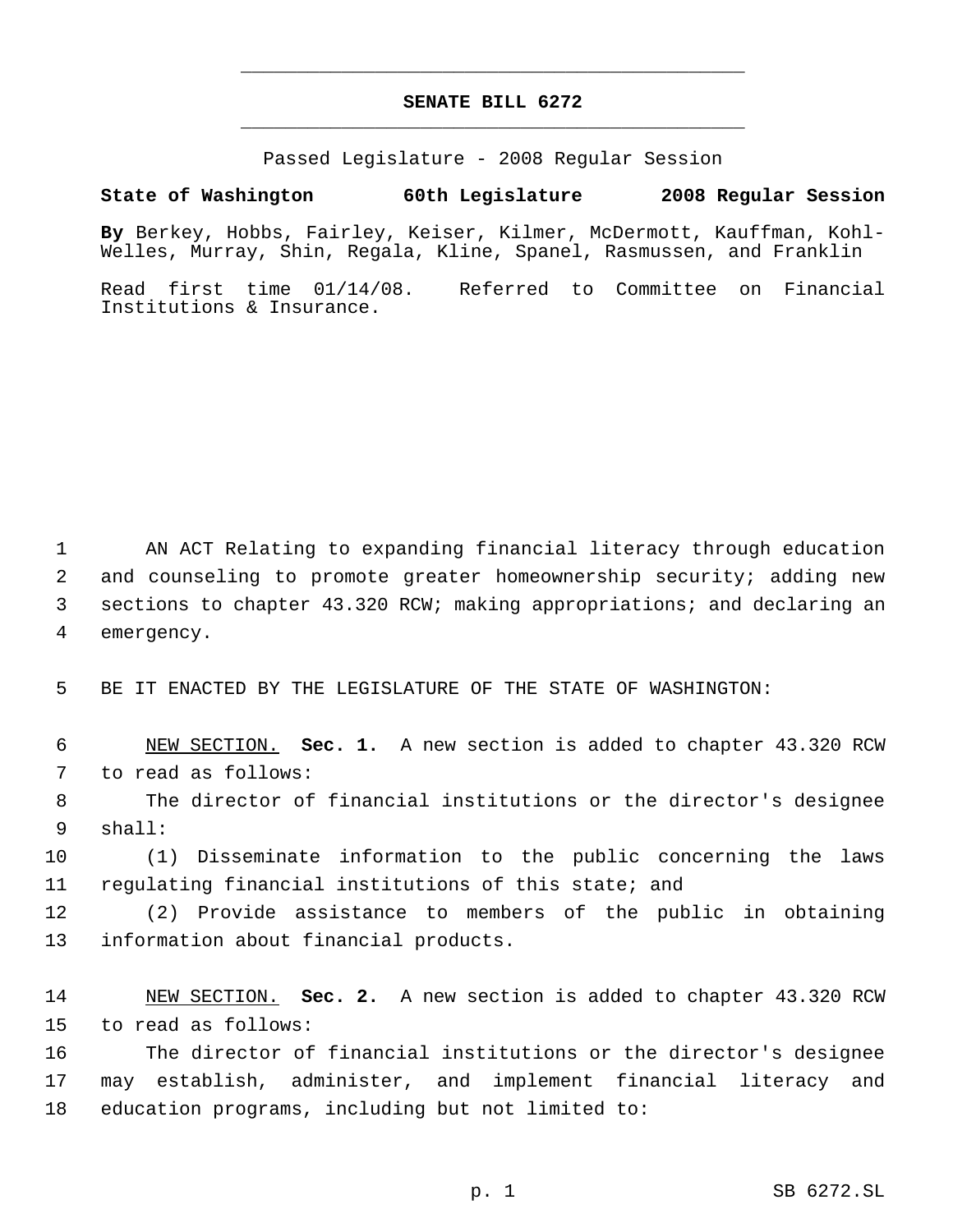(1) Education and outreach programs that assist Washington citizens of all ages in understanding saving, investing, and budgeting, and other skills necessary to obtain individual financial independence, fiscal responsibility, and financial management skills.

 (2) Counseling, marketing, and outreach programs regarding residential mortgage transactions, nontraditional or subprime mortgages, predatory lending practices, or other financial products or practices in the marketplace relating to homeownership.

 The department may deliver the programs in subsections (1) and (2) of this section using grants, contracts, or interagency agreements with state and local governments and other nongovernmental organizations as necessary. The department may coordinate these programs with ongoing efforts by other public and private sector entities to maximize the programs' effectiveness.

 NEW SECTION. **Sec. 3.** A new section is added to chapter 43.320 RCW to read as follows:

 The director or his or her designee shall convene an interagency work group to identify current state funded efforts to support financial literacy, assess whether there are opportunities to create a centralized location of information regarding these existing state efforts, and to identify whether there are opportunities for expanding partnerships with other community entities also providing financial literacy services. A report of the findings and recommendations of this interagency work group shall be due to the governor and the appropriate committees of the legislature by December 1, 2008.

 NEW SECTION. **Sec. 4.** (1) The sum of seven hundred thousand dollars, or as much thereof as may be necessary, is appropriated for the fiscal year ending June 30, 2008, from the general fund to the department of financial institutions for homeownership prepurchase outreach and education and postpurchase counseling and support.

 (2) The sum of eight hundred thousand dollars, or as much thereof as may be necessary, is appropriated for the fiscal year ending June 30, 2009, from the general fund to the department of financial institutions for homeownership prepurchase outreach and education and postpurchase counseling and support.